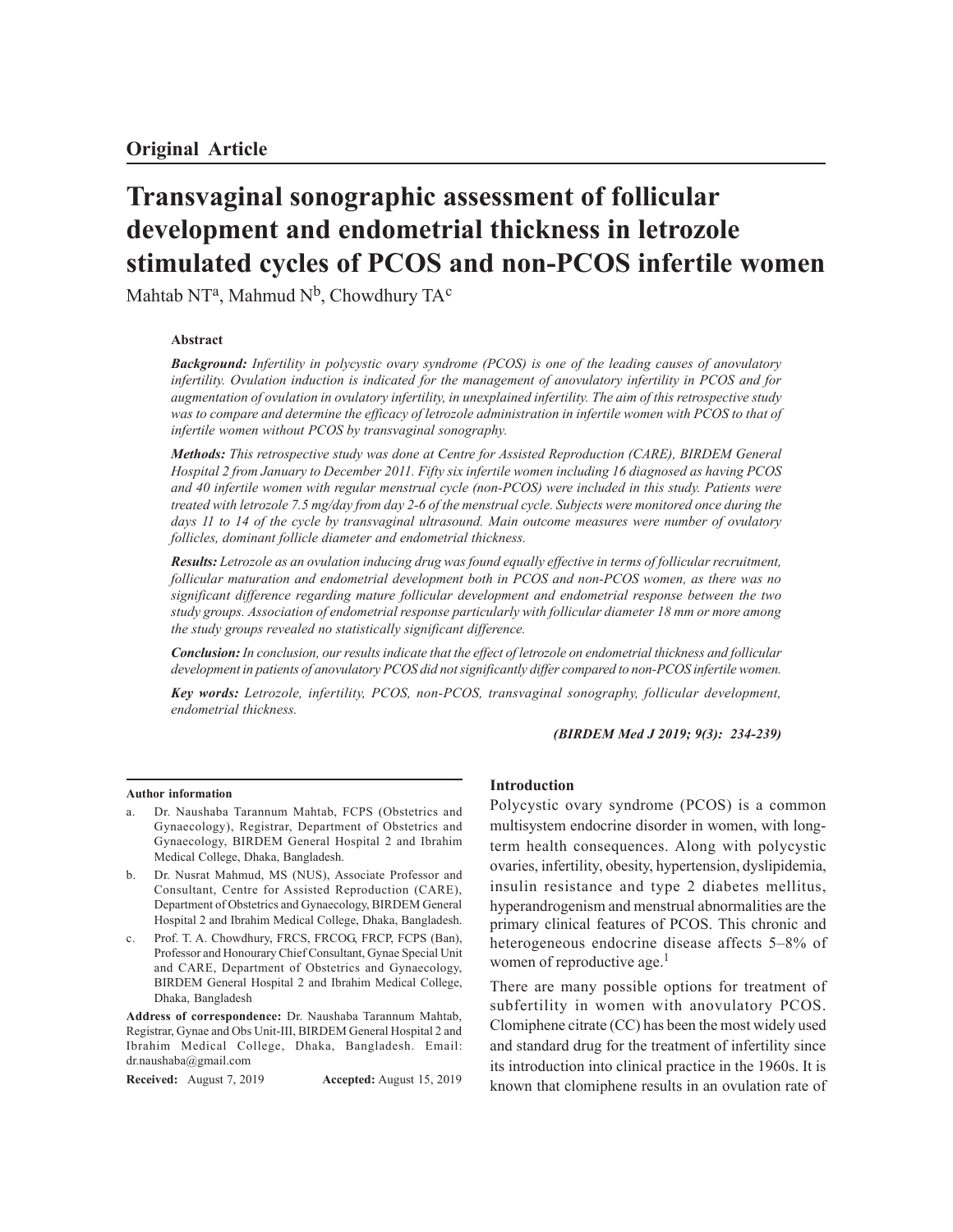60–85%, but a conception rate of only about 20%. About 20–25% of women are resistant to CC and do not ovulate.<sup>2</sup> CC has a long half-life of 5-7 days and this may have a negative effect on the cervical mucus and endometrium. Endometrial thinning due to peripheral anti-estrogenic effects is the possible explanation for low pregnancy rates.

Therefore, a safe, more effective oral drug that could replace CC as a first-line treatment for anovulatory infertility is needed. Letrozole (LE), a third-generation aromatase inhibitor, has been widely used to treat breast cancer. This potent, reversible, highly selective, nonsteroidal aromatase inhibitor suppresses the enzyme responsible for the conversion of androgens to estrogens and therefore could be used to induce ovulation in women with PCOS. By reducing the levels of estrogen in the body, LE promotes the release of folliclestimulating hormone (FSH) and luteinizing hormone (LH), which support the growth of ovarian follicles. The first report of LE for clinical ovulation induction was published in 2001.<sup>1</sup>

In contrast to clomiphene, letrozole elicits a monofollicular response and does not adversely affect either the endometrium or the cervical mucus, due to an absence of a peripheral estrogen receptor blockage. This retrospective study was carried out to assess the efficacy of letrozole for induction of ovulation in anovulatory PCOS to that of infertile women without PCOS by transvaginal sonography.Main outcome measures were number of growing and mature follicles, leading follicular diameter and endometrial thickness.

### **Methods**

#### *Study Subjects*

This retrospective study was carried out in Centre for Assisted Reproduction (CARE), Department of Obstetrics and Gynaecology, BIRDEM General Hospital 2, during the period of 1<sup>st</sup> January 2011 to 31<sup>st</sup> December 2011. Considering inclusion and exclusion criteria, 56 patients were screened. From these 56 infertile women, 16 were diagnosed PCOS and 40 were infertile women with regular menstrual cycle (non-PCOS). Patients were treated with letrozole 7.5 mg/day from day 2-6 of the menstrual cycle. Subjects were

monitored once during the days 11 to 14 of the cycle by transvaginal ultrasound. Transvaginal ultrasonography (TVS) was performed for follicular diameter tracking and measurement of endometrial thickness. Follicular diameter measurement was done in 2 perpendicular planes and the mean was calculated, while endometrial thickness was measured in the sagittal plane at the widest part of endometrial cavity. A trilaminar diameter of 8 mm was considered a satisfactory response and follicle was considered as mature when it attained 18 mm or more. Growing follicles of less than 10 mm were considered non-significant.

## *Ethics*

The study protocol was approved by the institutional ethical review committee.

#### *Data analysis*

Statistical analysis was done through SPSS (ver. 16). Frequency, percentage distribution and mean  $\pm$  SD were used to describe the result.  $\chi^2$  test was used to compare the results between the two study groups. A p-value of <0.05 was taken as statistically significant.

#### **Results**

Total of 56 infertile patients, who were treated with 7.5 mg of letrozole, were selected from the hospital records of CARE, BIRDEM General Hospital 2 during the period of 1st January to 31<sup>st</sup> December 2011. Among them 16 were diagnosed case of PCOS and the rest 40 patients were infertile women with regular menstrual cycle other than documented PCOS. All patients had some sort of past infertility treatment, at various occasions from various parts of the country.

Though the target age group was 20 to 40 years, the subjects in the sample were between 22 and 37 years of age, with a mean of 29.80 years. Among the 16 PCOS women, 13 (81%) were in the <34 age group and 3 (19%) patients were in the >34 age group. Again, among the 40 non-PCOS women, 33  $(82%)$  were in the <34 age group and 7 (18%) patients were in the >34 age group. BMI  $(kg/m^2)$  ranged from 23 to 32 with an average of 27.50 (Table I). Thirty two non-PCOS were of primary subfertility and 8 were of secondary subfertility. There was no secondary subfertility in the PCOS group.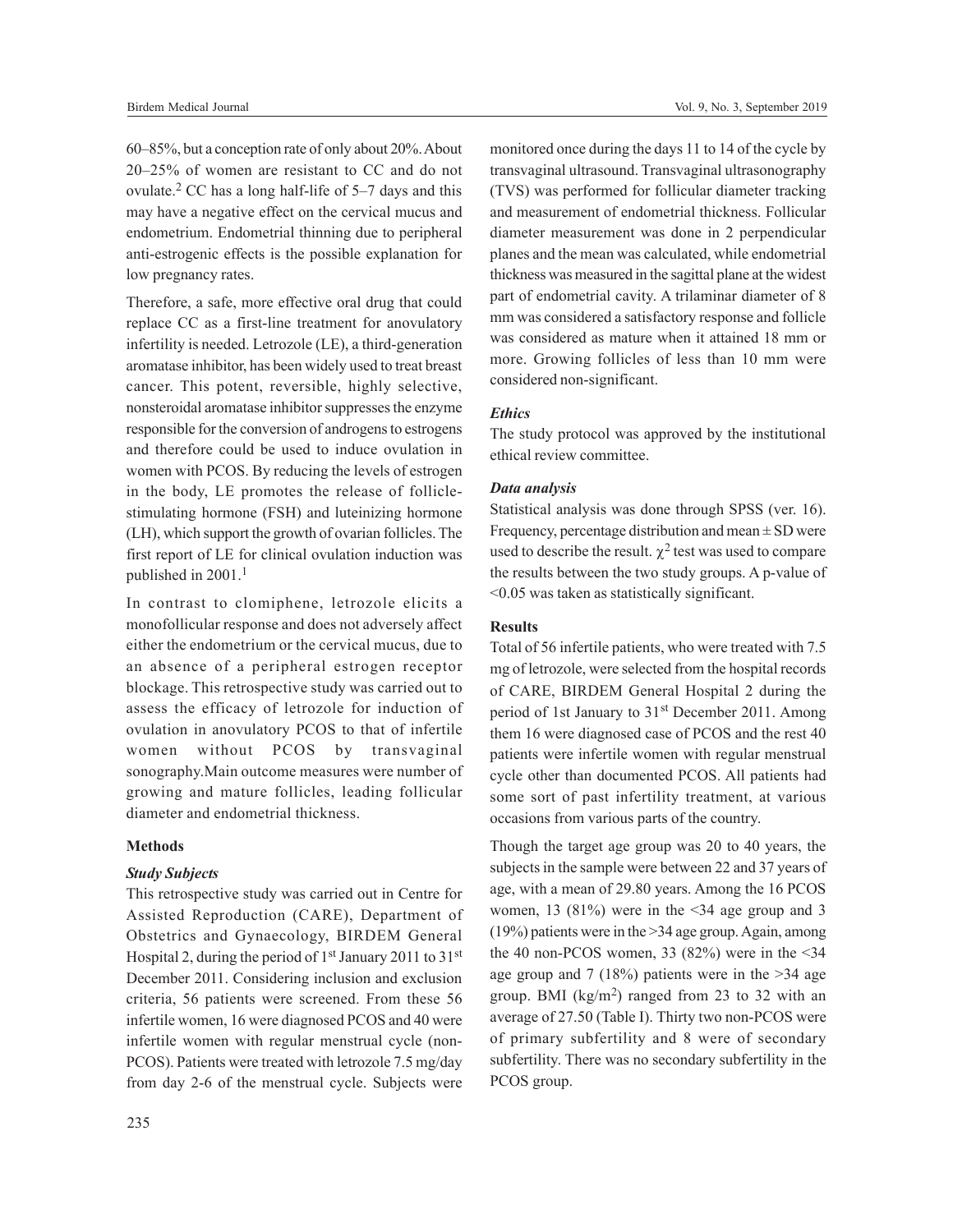| ovulation induction with letrozoie (N=50) |                  |                                |  |
|-------------------------------------------|------------------|--------------------------------|--|
| Study Group (Number and Percentage)       |                  |                                |  |
| Age Distribution                          |                  | $PCOS(n=16)$ Non- $PCOS(n=40)$ |  |
| $<$ 34 years                              | 13 (81)          | 33 (82)                        |  |
| $\geq$ 34 years                           | 3(19)            | 12(18)                         |  |
| Sub-fertility                             |                  |                                |  |
| <b>Primary</b>                            | 16(100)          | 32(80)                         |  |
| Secondary                                 | 0(0)             | 8(20)                          |  |
| Mean BMI $(kg/m2)$                        |                  | $27.50 \pm 2.92$               |  |
| Mean Age (Years)                          | $29.80 \pm 3.86$ |                                |  |

**Table I** Demographic profile of patients undergoing ovulation induction with letrozole (N=56)

When follicle size profiles were plotted for both the ovaries of study participants, the distribution of mature dominant follicles with a diameter of more than 18 mm were found among 8 (50%) PCOS and 19 (47.5%) non-PCOS patients. The number of dominant follicles (e"18 mm) in both the groups was not statistically different (Table II).

| <b>Table II</b> Follicular response among the study group |          |                       |       |  |
|-----------------------------------------------------------|----------|-----------------------|-------|--|
| Study Group (Number and Percentage)                       |          |                       |       |  |
| Follicular diameter                                       |          | PCOS Non-PCOS         | p     |  |
|                                                           | $(n=16)$ | $(n=40)$              | value |  |
| $< 10.00$ mm                                              |          | $5(31.25)$ 16 (40.00) |       |  |
| 10.00 mm-17.99 mm $3(18.75)$ $5(12.50)$                   |          |                       | .758  |  |
| $\geq$ 18.00 mm                                           |          | 8 (50.00) 19 (47.50)  |       |  |

After ovulation induction by letrozole monotherapy, it was observed that an endometrial response of more than 8 mm thickness was seen in 62.5% of PCOS and 52.5% of non-PCOS patients (Table III).

**Table III** Endometrial response among the study

| groups         |             |                                      |                  |
|----------------|-------------|--------------------------------------|------------------|
|                |             | Study Group (Number and Pe rcentage) |                  |
| Endometrial    | <b>PCOS</b> | Non-PCOS                             | $\boldsymbol{p}$ |
| Thickness      | $(n=16)$    | $(n=40)$                             | value            |
| $< 8.00$ mm    |             | $6(37.50)$ 19 (47.50)                | .496             |
| $\geq 8.00$ mm |             | 10 (62.50) 21 (52.50)                |                  |

There was no significant association when subjects with dominant follicles  $(\geq 18.00 \text{ mm})$  in letrozole treated groups were correlated with endometrial thickness, in both the groups (Table IV).

| Table IV Endometrial response among the study<br>groups with follicular diameter more than 18 mm |         |                       |       |
|--------------------------------------------------------------------------------------------------|---------|-----------------------|-------|
| Study Group (Number and Percentage)                                                              |         |                       |       |
| Endometrial                                                                                      | PCOS    | Non-PCOS              | p     |
| Thickness                                                                                        | $(n=8)$ | $(n=19)$              | value |
| $< 8.00$ mm                                                                                      |         | $1(12.50)$ 7 (36.80)  | .206  |
| $\geq 8.00$ mm                                                                                   |         | $7(87.50)$ 12 (63.20) |       |

There were no statistically significant differences in the status ofgrowing follicles between the two groups (Table V).

| Table V Follicularstatus among the study groups |  |  |
|-------------------------------------------------|--|--|
|-------------------------------------------------|--|--|

|                            |             | Study Group (Number and Percentage) |       |
|----------------------------|-------------|-------------------------------------|-------|
| <b>Follicular Response</b> | <b>PCOS</b> | Non-PCOS                            | p     |
| (Absent or Present)        | $(n=16)$    | $(n=40)$                            | value |
| Present                    |             | 12(75.00) 24(60.00)                 | .290  |
| Absent                     |             | $4(25.00)$ 16 (40.00)               |       |

When the effect of letrozole monotherapy were observed in both the study subjects who developed dominant follicles (>18 mm) and endometrial thickness of more than 8 mm vs. those who did not, a positive response was detected in 13 (81%) PCOS women and 30 (75%) non-PCOS subjects. Neither dominant follicular recruitment nor significant endometrial thickness  $($ ≥8mm) were statistically different in the non-PCOS study group in comparison to PCOS group after stimulation with 7.5mg of letrozole (Table VI).

| Table VI Endometrial and follicular response among |  |
|----------------------------------------------------|--|
| the study groups                                   |  |

| Study Group (Number and Percentage) |          |                       |                  |
|-------------------------------------|----------|-----------------------|------------------|
| Endometrial and                     |          | PCOS Non-PCOS         | $\boldsymbol{p}$ |
| <b>Follicular Response</b>          | $(n=16)$ | $(n=40)$              | value            |
| <b>Yes</b>                          |          | 13 (81.25) 30 (75.00) | .617             |
| No                                  |          | $3(18.75)$ 10 (25.00) |                  |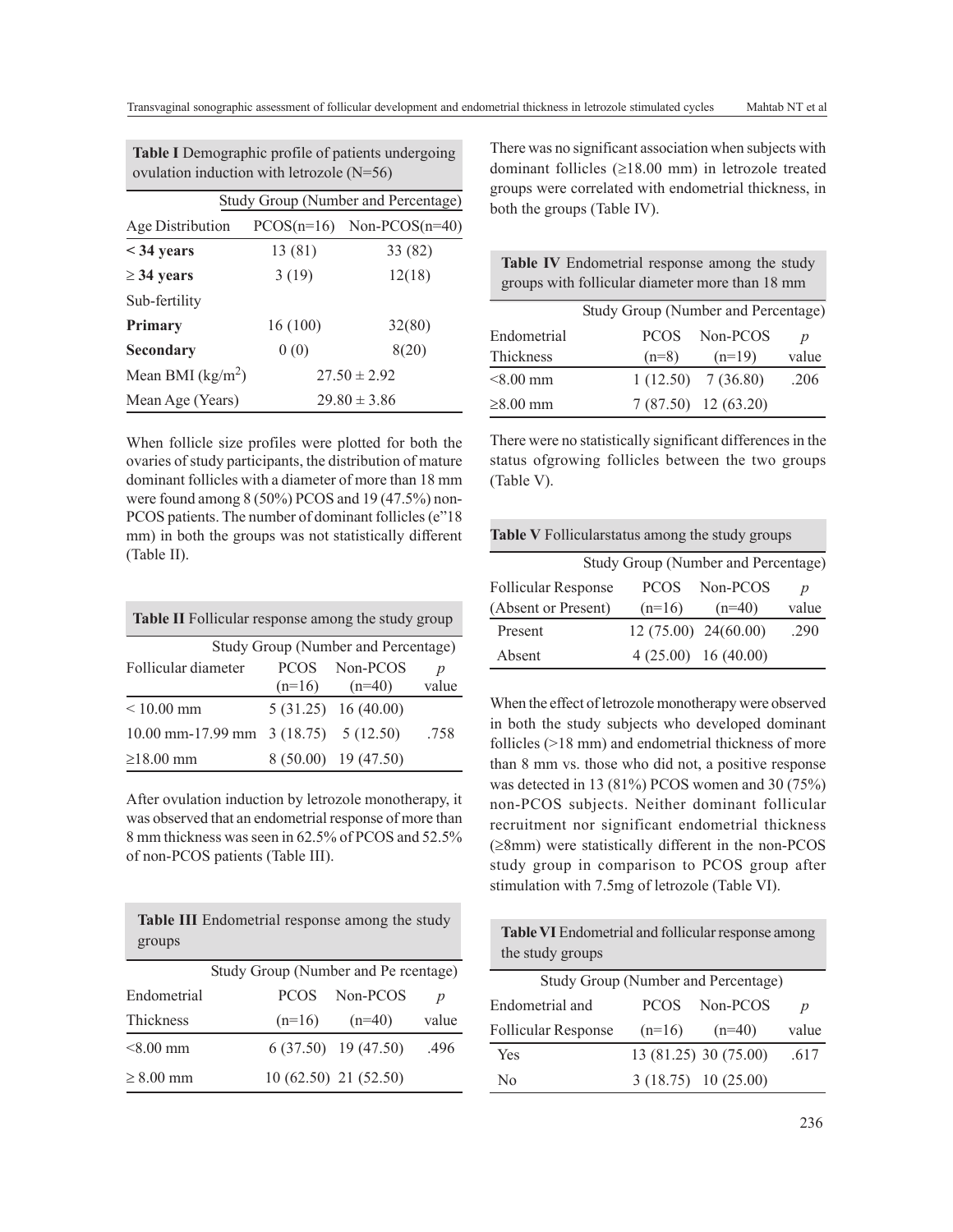# **Discussion**

In our study, we tried to compare the effects of letrozole in patients of PCOS and non-PCOS infertile women with due emphasis on the endometrial response and follicular maturation. PCOS is the most common cause of infrequent periods (oligomenorrhoea) and absence of periods (amenorrhoea), affecting about 4% to 8% of women worldwide in their fertile years.<sup>3</sup>

The diagnosis can be made based on the 'Rotterdam criteria 2003', jointly proposed by the European Society for Human Reproduction and Embryology and the American Society for Reproductive Medicine. The woman must have two of the following three criteria to be diagnosed with PCOS<sup>4</sup>:

- 1. Oligoovulation (infrequent ovulation) or anovulation (absence of ovulation), or both
- 2. High male hormone levels (hyperandrogenism) diagnosed either clinically (excessive hair growth, hirsutism) or biochemically (raised serum testosterone levels)
- 3. Ovaries which appear to be polycystic on vaginal sonogram, defined by the presence of 12 or more antral follicles in an ovary or an ovarian volume of more than 10 mL. Antral follicles are defined as measuring between 2 and 9 mm in diameter.

There are many possible options for treatment of subfertility in women with anovulatory PCOS. Clomiphene citrate (CC) is a selective oestrogen receptor modulator (SERM) and is the most common medication used for treating the condition. It was first introduced in 1960 for treatment of World Health Organization (WHO) type II anovulation (a type of subfertility where hormone levels stay normal) in subfertile women and has been the first line treatment ever since. CC is given orally and is relatively safe and inexpensive, but there are also adverse effects associated with it, such as negative changes in endometrium and cervical mucus due to the down regulation of oestrogen receptors that might impair implantation after successful induction of ovulation.<sup>3</sup>

Aromatase inhibitors (AIs) are a newer class of drugs that were introduced for ovulation induction in 2001 by Mitwally and Casper.<sup>5</sup> Since about 2001 data from many clinical trials have been collected and there is evidence that the AI letrozole might be as effective as CC, but

the outcome data vary. AIs are administered orally, but due to their short half life elimination time of 48 hours there are fewer adverse effects on oestrogen target tissues such as the endometrium and cervix compared with CCs. Despite evidence of effectiveness and safety in well designed large randomised controlled trials (RCTs), letrozole is still used off label for ovulation induction, since it has not been approved by the US Food and Drug Administration (FDA) for this indication.<sup>6</sup> A 2005 study<sup>7</sup>, including 150 babies, raised some concerns about the teratogenicity of letrozole, but there were major methodological flaws in this study as the intervention group was not well controlled. Two other large studies, including 911 and 470 infants respectively, compared the use of letrozole to CC and spontaneously conceiving women. Both reported no higher levels of minor or major congenital malformations or cardiac abnormalities in newborns after use of letrozole for ovulation induction.<sup>8</sup>

Aromatase inhibitors increase endogenous FSH production in response to decreased estrogen biosynthesis in the ovary and extraovarian tissues, including the brain. Because they do not deplete estrogen receptors like CC, normal central feedback mechanisms remain intact.<sup>9</sup> As the dominant follicle grows and estrogen levels rise, normal negative feedback occurs centrally resulting in suppression of FSH and atresia of the smaller growing follicles. Therefore, a single dominant follicle, and mono-ovulation, is the rule in most cases with the clear advantage of reducing multiple-gestation pregnancies.<sup>9</sup>

Compared to CC, letrozole has been associated with lower preovulatory estradiol (E2) levels, as well as thicker endometrium and a trend towards higher pregnancy rates. Standard ovarian stimulation protocols often produce high preovulatory E2 levels that could adversely affect the development of the endometrium, the follicles and the embryo. Therefore, the lower E2 when using AIs may lead to an improvement of implantation.<sup>9</sup>

In the evaluation and assessment of the infertile couple, the application of TVS has made significant improvements in modern management of infertility. The TVS depicts accurately the pelvic anatomy of the scanned area safely, quickly and reproducibly. It should be mandatory for the person performing the scan to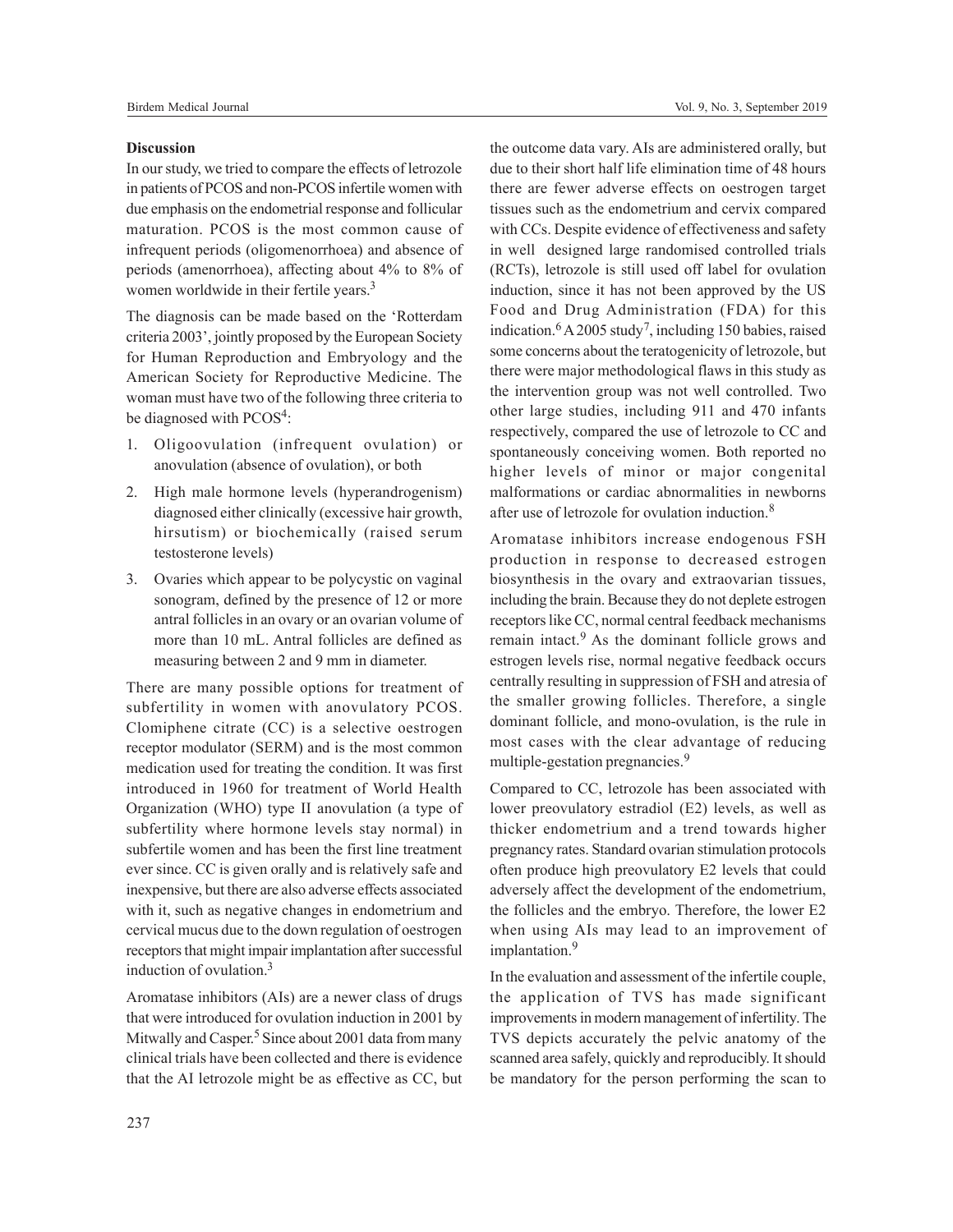know about the female endocrinology and be well versed with the causes and management of infertility.<sup>10</sup>

Till date, there are no known adverse biological effects of TVS on the patients, on the oocytes or on the ultrasound operator according to 'American Institute of Ultrasound in Medicine' (AIMU).<sup>11</sup>

For sonographic evaluation of the endometrium, which is the inner lining of the uterus, measurement of the endometrial thickness is done. Endometrium has receptors for ovarian hormones and in response to the estradiol from the ovaries (or exogenous), the endometrial lining grows in a typical pattern which is recognizable by TVS. The endometrium grows at the rate of 0.5 mm/day in the proliferative phase and 0.1 mm/day in the luteal phase. A thickness of more than 7 mm in the preovulatory period is associated with higher pregnancy rates.<sup>12</sup>

Ovarian study and follicle monitoring by TVS are one of the first steps in the evaluation of an infertile women. A detailed history including menstrual history is very essential in correlating with the TVS findings.

Regarding follicular development, in response to pulsatile GnRH during the early part of menstrual cycle, follicle stimulating hormone (FSH) is released from the anterior pituitary gland which influences the progressive development of few follicles. One or occasionally two follicles will continue to develop into the dominant follicle(s). There is a linear increase in the size of developing dominant follicles at the rate of 2 to 3 mm/ day, reaching a diameter 16 to 18 mm before ovulation.<sup>9</sup>

It is generally accepted that the aromatase inhibitor letrozole may be a better alternative in terms of endometrial response in ovulation induction. Because of its rapid elimination and reversibility, letrozole allows the endometrium to respond well to rise estrogen levels in the late follicular phase. Previous systematic review and meta-analysis reported that letrozole could significantly enhance the live birth and pregnancy rates in patients with PCOS.13,14

By comparing the TVS scans taken during the study period in this retrospective study, it was attempted to determine whether ultrasonographically detectable changes in endometrium and follicle population were occurring in infertile women with or without PCOS.

The number of dominant follicles  $(\geq 18 \text{ mm})$  in both the groups of the present study was quite similar. There was no positive correlation between endometrial thickness and number of dominant follicles in both the study groups.

As there was no significant difference regarding growing follicular development and endometrial response between the two study subjects, letrozole as an ovulation inducing drug could be equally effective in terms of follicular recruitment, follicular maturation and endometrial development both in PCOS and non-PCOS women.

This study has some limitations, the most important of which include that it is retrospective, non-powered, nonrandomized and not blinded. These issues are inherent in retrospective studies. Also, the sample size was relatively small, which may affect the results of this study. However, we believe the results are of interest since there are very few studies comparing letrozolestimulated cycles among PCOS and non-PCOS women.

In this retrospective study, follicle populations and endometrial response was analyzed in a small group of infertile women in the hope of generating some insight into the feasibility of using ultrasonography in women with or without polycystic ovaries.

In summary, the results of this study suggest that the aromatase inhibitor letrozole may be an alternative as a first-line drug for ovulation induction in both ovulatory and anovulatory infertile patients, considering its moderate stimulatory effect over the ovary and its favorable effect on endometrial morphology, in set-ups where intense monitoring is not possible. This may lessen some of the heavy socioeconomic burden of infertility treatment especially at the community levels.

#### **Conflict of interest:** Nothing to declare.

#### **References**

- 1. Hu S, Yu Q, Wang Y, Wang M, Xia W, Zhu C. Letrozole versus clomiphene citrate in polycystic ovary syndrome: a metaanalysis of randomized controlled trials. Archives of Gynecology and Obstetrics 2018 May 1;297(5):1081-8.
- 2. Baruah J, Roy KK, Rahman SM, Kumar S, Sharma JB, Karmakar D. Endometrial effects of letrozole and clomiphene citrate in women with polycystic ovary syndrome using spiral artery Doppler. Archives of Gynecology and Obstetrics 2009 Mar 1;279(3):311-4.
- 3. Franik S, Eltrop SM, Kremer JA, Kiesel L, Farquhar C. Aromatase inhibitors (letrozole) for subfertile women with polycystic ovary syndrome. Cochrane Database Syst Rev. 2018 May 24;(5)CD010287.